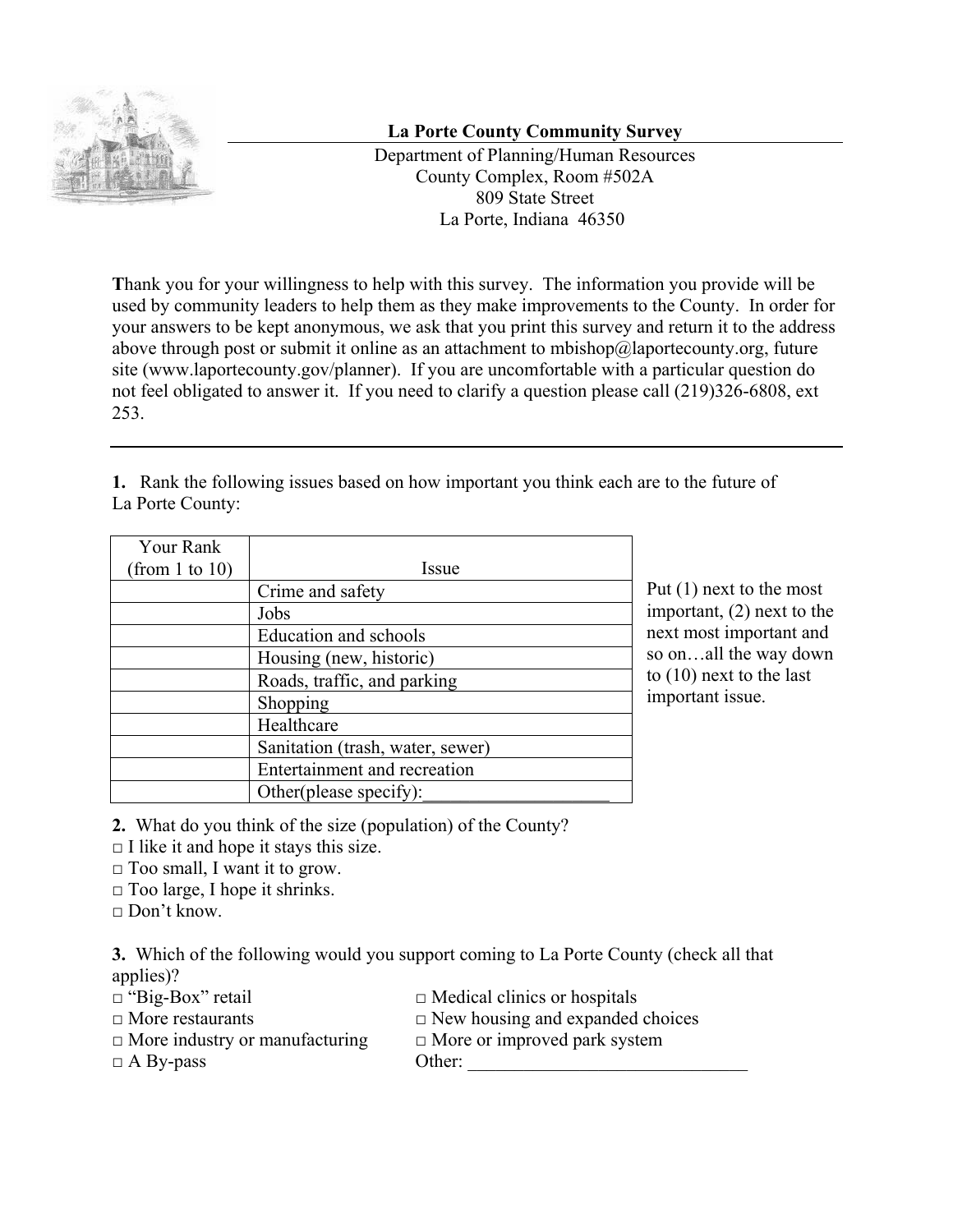| $\alpha$ $\alpha$ $\beta$ $\alpha$ hommally go for the following<br>For each item below, |         |           |         |           |       |               |                                |                                 |
|------------------------------------------------------------------------------------------|---------|-----------|---------|-----------|-------|---------------|--------------------------------|---------------------------------|
| check or "X" the                                                                         |         |           |         |           |       |               |                                |                                 |
| appropriate town/city or                                                                 |         |           |         |           |       |               |                                |                                 |
|                                                                                          |         |           |         |           |       |               |                                |                                 |
| unincorporated area you frequent for                                                     |         |           |         |           |       |               |                                |                                 |
| the following services.                                                                  |         |           |         |           |       |               |                                |                                 |
|                                                                                          |         |           |         |           |       |               |                                |                                 |
|                                                                                          |         |           |         |           |       |               | Unincorporated Areas in County | Outside County (Please Specify) |
| In the space below, please enter where                                                   |         |           |         |           |       |               |                                |                                 |
| you live. Please state whether it is a city,                                             |         |           |         |           |       |               |                                |                                 |
| town or unincorporated area in La Porte                                                  |         |           |         |           |       |               |                                |                                 |
| County.                                                                                  | a Porte |           | Wanatah | La Crosse |       |               |                                |                                 |
|                                                                                          |         | Westville |         |           | Hanna | Michigan City |                                |                                 |
| Shop for groceries                                                                       |         |           |         |           |       |               |                                |                                 |
| Eat at a restaurant                                                                      |         |           |         |           |       |               |                                |                                 |
| Entertainment                                                                            |         |           |         |           |       |               |                                |                                 |
| Real estate service                                                                      |         |           |         |           |       |               |                                |                                 |
| See a doctor, medical services                                                           |         |           |         |           |       |               |                                |                                 |
| Shop for gifts                                                                           |         |           |         |           |       |               |                                |                                 |
| Visit with friends                                                                       |         |           |         |           |       |               |                                |                                 |
| Work, occupation                                                                         |         |           |         |           |       |               |                                |                                 |
| Take children to daycare                                                                 |         |           |         |           |       |               |                                |                                 |
| Have car serviced or repaired                                                            |         |           |         |           |       |               |                                |                                 |
| Dry cleaning                                                                             |         |           |         |           |       |               |                                |                                 |
| Purchase gas                                                                             |         |           |         |           |       |               |                                |                                 |
| Get hair styled or cut                                                                   |         |           |         |           |       |               |                                |                                 |
| Get books from the library                                                               |         |           |         |           |       |               |                                |                                 |
| Rent videos or DVD's                                                                     |         |           |         |           |       |               |                                |                                 |
| Shop for tools, hardware, or appliances                                                  |         |           |         |           |       |               |                                |                                 |
| Bank                                                                                     |         |           |         |           |       |               |                                |                                 |
| Shop for clothing                                                                        |         |           |         |           |       |               |                                |                                 |
| Postal services, mail                                                                    |         |           |         |           |       |               |                                |                                 |
| Insurance                                                                                |         |           |         |           |       |               |                                |                                 |
| Junk food, cigarettes, or alcohol                                                        |         |           |         |           |       |               |                                |                                 |
| See a dentist or orthodontist                                                            |         |           |         |           |       |               |                                |                                 |
| Newspaper                                                                                |         |           |         |           |       |               |                                |                                 |

## **4.** Where do you normally go for the following?

**5.** How many times during the week do you make a special trip outside of La Porte County for goods and services?  $($ # of times per week)

**6.** Do you work outside of La Porte County? **□** Yes **□** No

**7.** Please rank your level of satisfaction with life in La Porte County?

**□** Very satisfied **□** Very dissatisfied

**□** Moderately satisfied **□** Don't know

**□** A little dissatisfied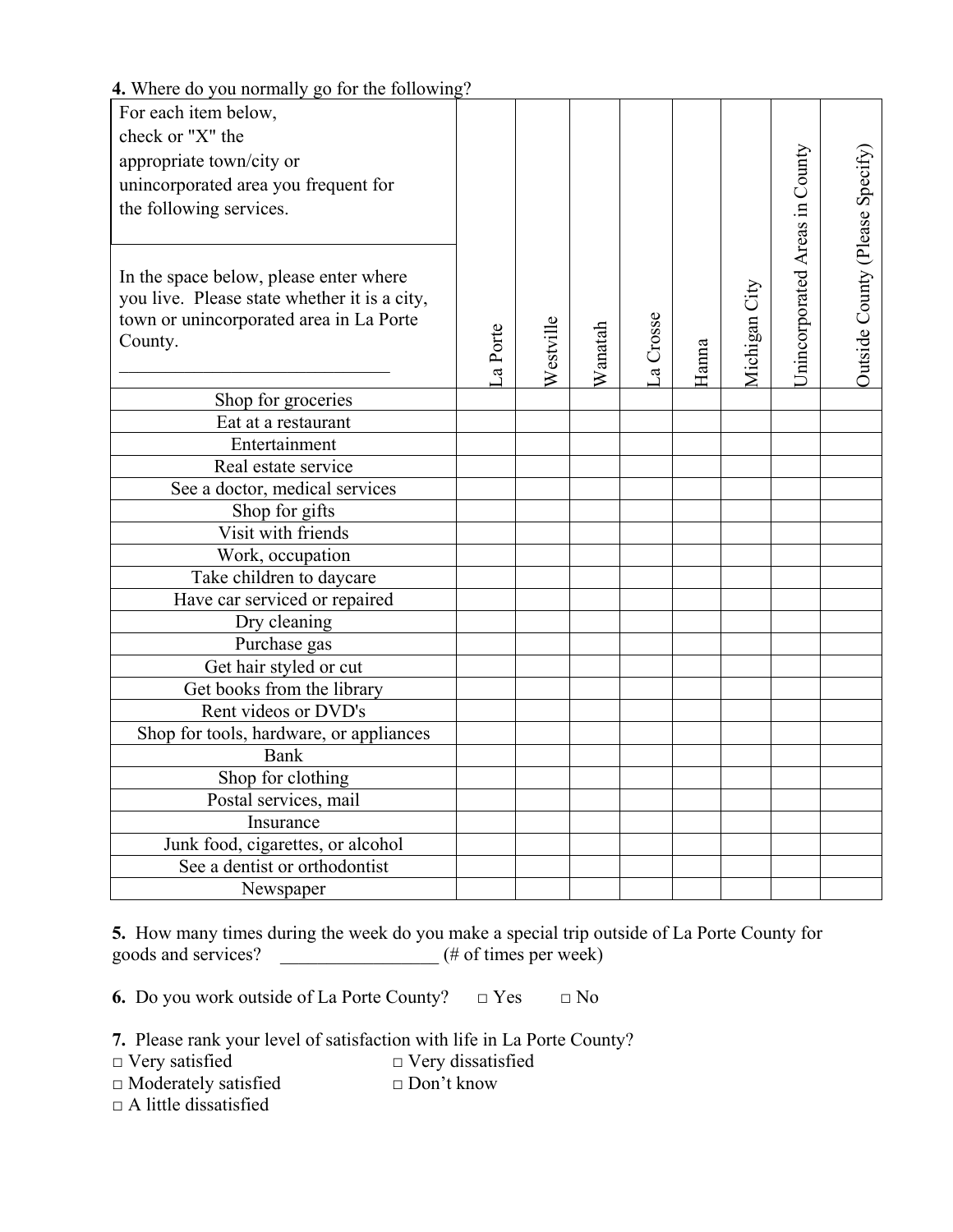**8.** Are you involved with any community groups or organizations in La Porte County?

 $\overline{\phantom{a}}$ 

**□** Yes

 $\Box$  No

 $\Box$  N/A

## **9.** Rate the following in La Porte County:

| $\lambda$ . Kate the following in Ea I one County.                                                                                                                     |           |      |         |      |      |            |
|------------------------------------------------------------------------------------------------------------------------------------------------------------------------|-----------|------|---------|------|------|------------|
| For each item below, check or "X" the<br>appropriate rating. Also, please specify<br>the city/town/unconsolidated area you are<br>a resident of in the<br>space below. |           |      |         |      |      |            |
| Please list where you live<br>(town/city/township/unincorporated<br>area)                                                                                              | Excellent | Good | Average | Fair | Poor | Don't know |
| Police                                                                                                                                                                 |           |      |         |      |      |            |
| Fire department                                                                                                                                                        |           |      |         |      |      |            |
| Roads                                                                                                                                                                  |           |      |         |      |      |            |
| Job opportunities                                                                                                                                                      |           |      |         |      |      |            |
| Education, schools                                                                                                                                                     |           |      |         |      |      |            |
|                                                                                                                                                                        |           |      |         |      |      |            |
| Shopping                                                                                                                                                               |           |      |         |      |      |            |
| Housing affordability                                                                                                                                                  |           |      |         |      |      |            |
| Housing choices                                                                                                                                                        |           |      |         |      |      |            |
| Healthcare                                                                                                                                                             |           |      |         |      |      |            |
| Recreation                                                                                                                                                             |           |      |         |      |      |            |
| Entertainment                                                                                                                                                          |           |      |         |      |      |            |
| Restaurants                                                                                                                                                            |           |      |         |      |      |            |
| Childcare                                                                                                                                                              |           |      |         |      |      |            |
| Personal safety                                                                                                                                                        |           |      |         |      |      |            |
| County government                                                                                                                                                      |           |      |         |      |      |            |
| Parks                                                                                                                                                                  |           |      |         |      |      |            |
| Property taxes                                                                                                                                                         |           |      |         |      |      |            |
| Trash collection and recycling                                                                                                                                         |           |      |         |      |      |            |
| Traffic congestion                                                                                                                                                     |           |      |         |      |      |            |
| Sidewalks                                                                                                                                                              |           |      |         |      |      |            |
| Drinking water                                                                                                                                                         |           |      |         |      |      |            |
| Library                                                                                                                                                                |           |      |         |      |      |            |
| Quality of life issues                                                                                                                                                 |           |      |         |      |      |            |

**10.** How did you come to live in La Porte County?

**□** I have always lived here

**□** I moved here from out-of-state

**□** I moved here from another part of Indiana

**□** Other: \_\_\_\_\_\_\_\_\_\_\_\_\_\_\_\_\_